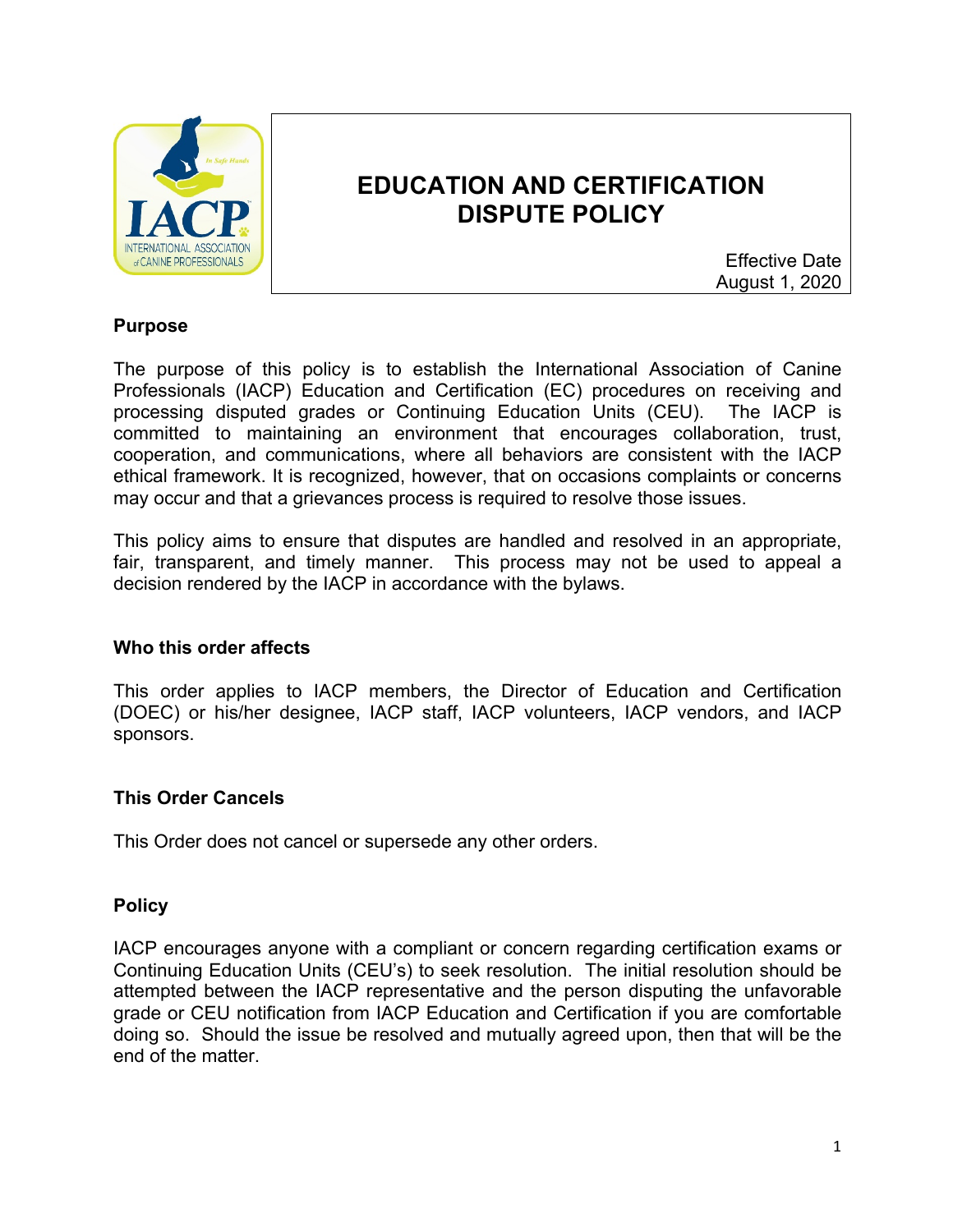If the affected person and IACP representative are unable to amicably resolve the issue, then IACP encourages all persons to resolve these complaints or concerns through the process outlined in this EC Dispute Policy and its procedures.

To initiate a dispute, fill out and send the **Education and Certification (EC) Dispute Form (Attachment-1)** by mail, fax, telephone, or online as outlined below.

- Preferred method is by E-mail, send form to:
	- o certification@canineprofessionals.com
	- o Title the subject line: **EC Dispute Form**
- If by mail, send form to:
	- o IACP Education and Certification **ATTN: EC Dispute Form** P.O. Box 928 Lampasas, TX 76550
- If by fax, submit the completed form to:
	- $\circ$  (884) 361-7981
	- o FAX header: **EC Dispute Form**
- If by telephone, call the main office to request a copy mailed to you.  $\circ$  (512) 564-1011
- If by internet, a copy of the form is on the IACP Website.

IACP's EC Policy and its procedures addresses the linguistic and cultural needs of its member population, as well as the needs of members with disabilities. The system ensures all members have access to and can fully participate in the dispute process by, collaboration and coordination in seeking assistance for those with limited English proficiency, or with a visual or other communicative impairment. These efforts shall include, but are not limited to, translations of dispute procedures, forms, and plan responses to disputes, as well as access to interpreters, telephone relay systems, and other devices that aid disabled individuals to communicate.

## **Confidentiality**

The EC Dispute process is limited to the DOEC, the assigned IACP Fact finder, and all parties directly involved in the dispute. IACP members requesting release of information or documentation, other than those specifically named in an actual dispute process, will make that request in writing. The letter must be directed to the DOEC and state the reason for requesting the release of sensitive and confidential information.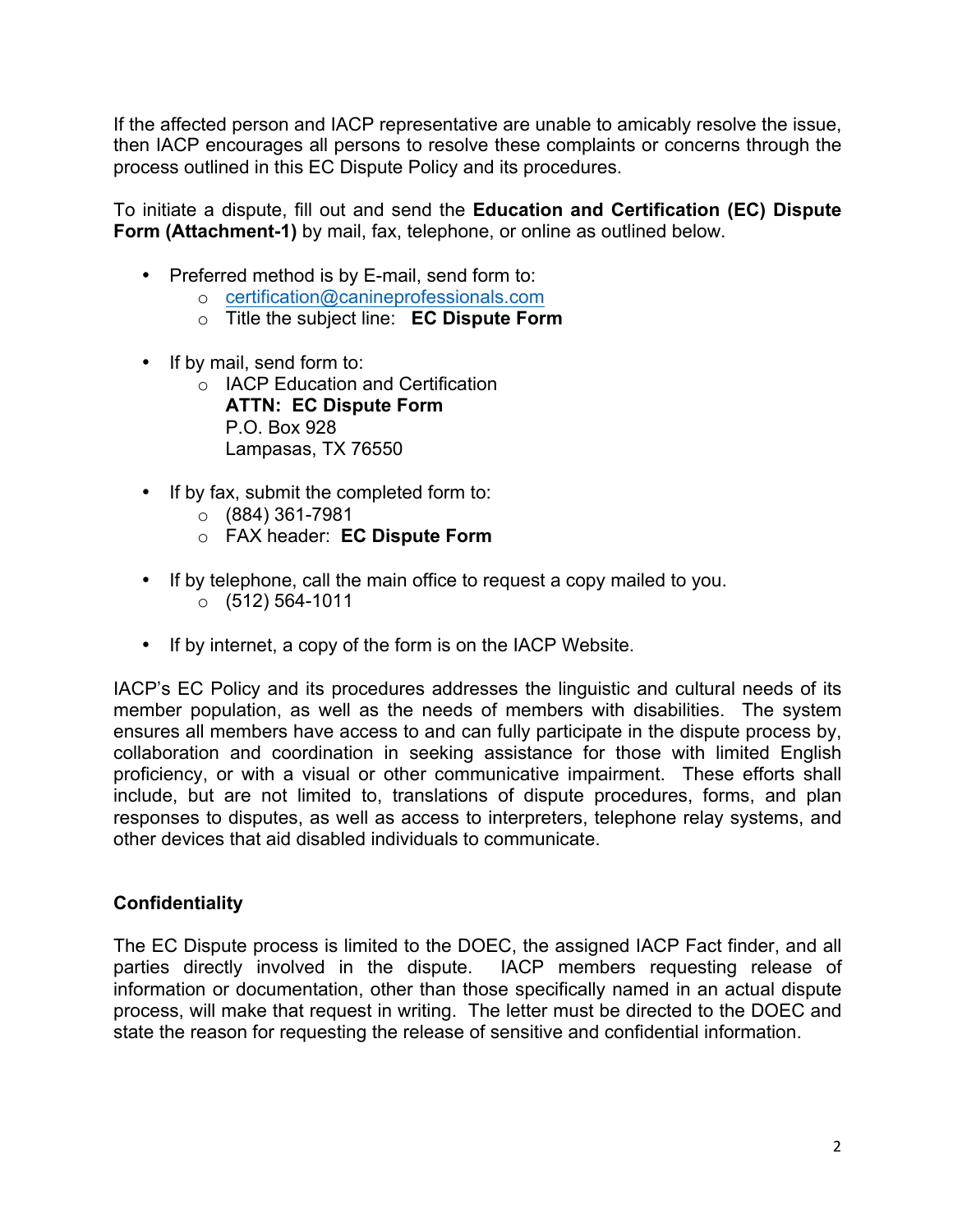## **No Retaliation Policy**

Disputes filed under the EC Dispute Policy shall not affect the member's status in any way. IACP will enforce a strict **no-tolerance policy** against discrimination based upon the filing of any disputes under this EC Dispute Policy.

If a member alleges he or she has been retaliated against for exercising rights under this policy, or for participating in a dispute as a witness or representative on behalf of the member initiating a dispute, a formal grievance should be initiated in a accordance to the IACP Grievance Policy. The Education and Certification considers such acts of discrimination or retaliation by another IACP member, staff, volunteer, vendors, or sponsors unacceptable conduct and a violation of the IACP Code of Ethics.

### **Documentation**

IACP will record all disputes expressed either orally and/or in writing on the day that it is received on the IACP **Education and Certification Dispute Log (Attachment-2).** The written record shall include: the date the dispute was received; the name of the IACP member who initiated the dispute, the assigned IACP Fact Finder, and date of Final Determination Letter.

When applicable, the records shall contain all documents, evidence, and other relevant information upon which IACP relied in reaching its decision. IACP will retain copies of disputes, responses, supporting documents, and resolutions for three (3) years, then removed from main files and archived for five (5) years.

## **IACP Education and Certification Dispute Flow Chart (Attachment-4)**

## **Certification Exam Dispute**

The Education and Certification recognizes that at times, applicants may believe that t final grade has been unfairly assigned and want to dispute the grade.

Grade disputes may only be filed when an applicant contends that his/her final grade in a certification exam is arbitrary or capricious, assigned with prejudice, or assigned in error.

- *"Error"* implies that a grade was
	- o miscalculated or
	- o there was an error in scoring a standardized test.
- "*Arbitrary or capricious"* and *"with prejudice"* implies that: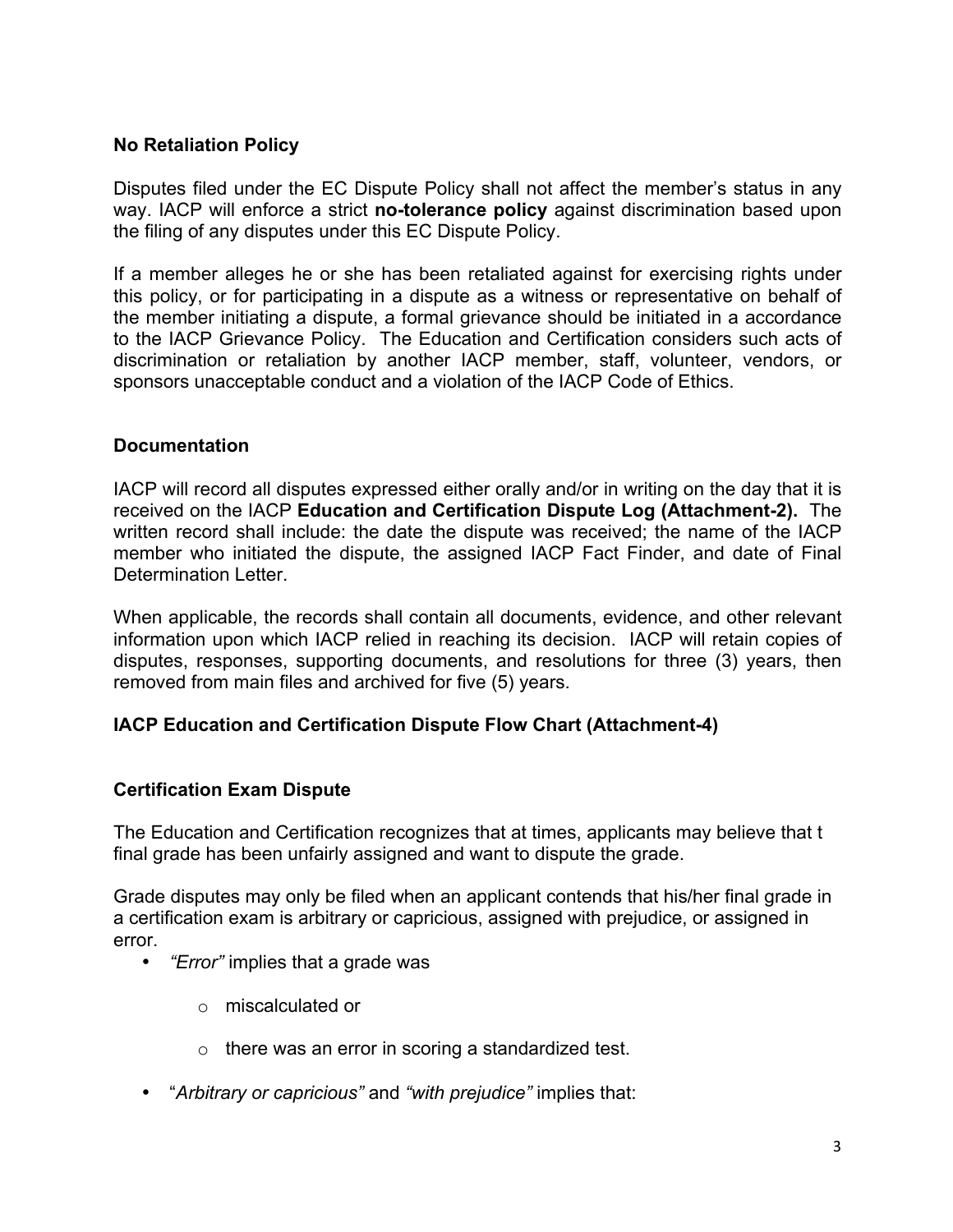- o The applicant has been assigned a grade on the basis of something other than his/her exam response content.
- $\circ$  The applicant's grade was based on nonacademic criteria, which can include politics, race, religion, gender, and/or national origin; or
- o Standards used in the determination of the applicant's grades are not consistent with standards applied comparably to other applicants in the certification test; or
- $\circ$  The grade is based upon standards that are significant, unannounced or unreasonable departures from those documented and formally approved in the certification exam guidelines, instructions, and descriptions.

A grade dispute must be for legitimate disagreement and is not intended for use because a student disagrees about an IACP Evaluators judgement about the quality of the applicant's work. Examples of disagreements could include, but are not limited to, the following:

- Applicant was not informed of the basis for grade calculation prior to exam submission.
- The applicant's grade was not calculated in accordance with the stated procedures in the exam guidelines.
- There was a significant and unwarranted deviation from grading procedures based on whim or impulse.
- There was an error in the computation of the grade that was not corrected.

# **CEU Dispute**

The Education and Certification recognizes that at times, CEU applicants or providers may believe that an event has been unfairly non-approved, declined, rejected, or removed from the IACP approval list.

CEU disputes may only be filed when the affected person contends that IACP's determination of not accepting the event is arbitrary or capricious, evaluated with prejudice, or assigned in error.

- *"Error"* implies that the event was
	- o miscalculated or
	- $\circ$  there was an error in processing the event criteria.
- "*Arbitrary or capricious"* and *"with prejudice"* implies that: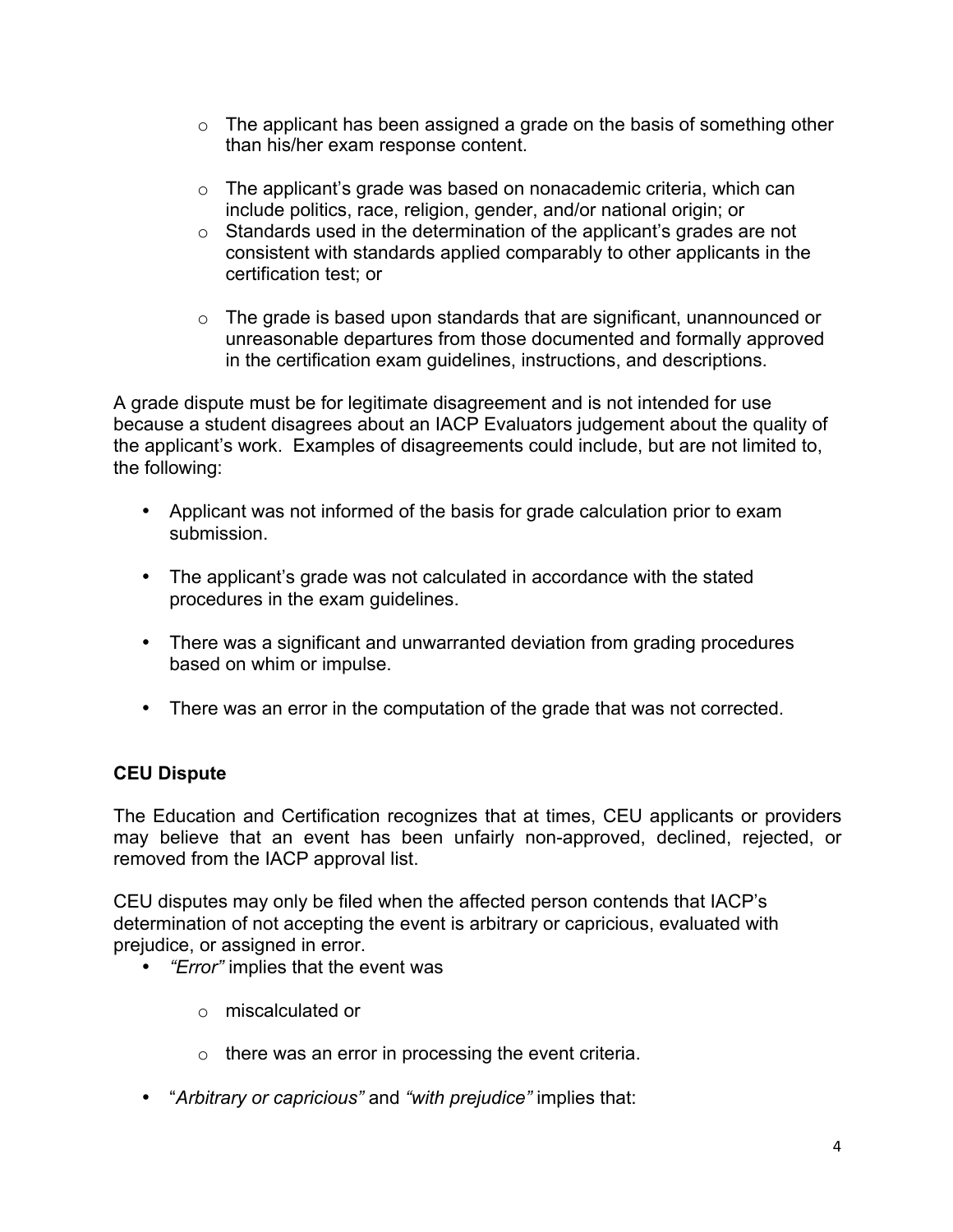- o The event viewed with basis of something other than the event contents.
- $\circ$  The event non-acceptance was based on non-dog training standards criteria, which can include politics, race, religion, gender, and/or national origin; or
- $\circ$  Standards used in the determination of the events content selection such as preferred dog training methods over other methods; or
- $\circ$  The event determination was based upon standards that are significant, unannounced or unreasonable departures from those documented and formally approved in the CEU policy, instructions, and descriptions.

An event dispute must be for legitimate disagreement and is not intended for use because an applicant or provider disagrees about the IACP staff's judgement about the quality of the event. Examples of disagreements could include, but are not limited to, the following:

- Applicant was not informed of the basis for grade calculation prior to exam submission.
- The applicant's grade was not calculated in accordance with the stated procedures in the exam guidelines.
- There was a significant and unwarranted deviation from grading procedures based on whim or impulse.
- There was an error in the computation of the grade that was not corrected.

## **Initiating a Dispute**

Members may file a dispute under this EC Dispute Policy for up to 45 calendar days following any incident or action which gives rise to the member's dissatisfaction. The member must file using the **EC Dispute Form (Attachment-1).** The narrative section of the EC Dispute Form must include:

- A concise statement of the facts surrounding the disputed certification exam grade or CUE, and if applicable, any known policy, rule, or legal violation.
- A concise statement of the efforts made to resolve the issue.
- A description of the desired remedy or outcome.

Upon EC Dispute Form submission, the dissatisfied IACP member will be referred to as petitioner.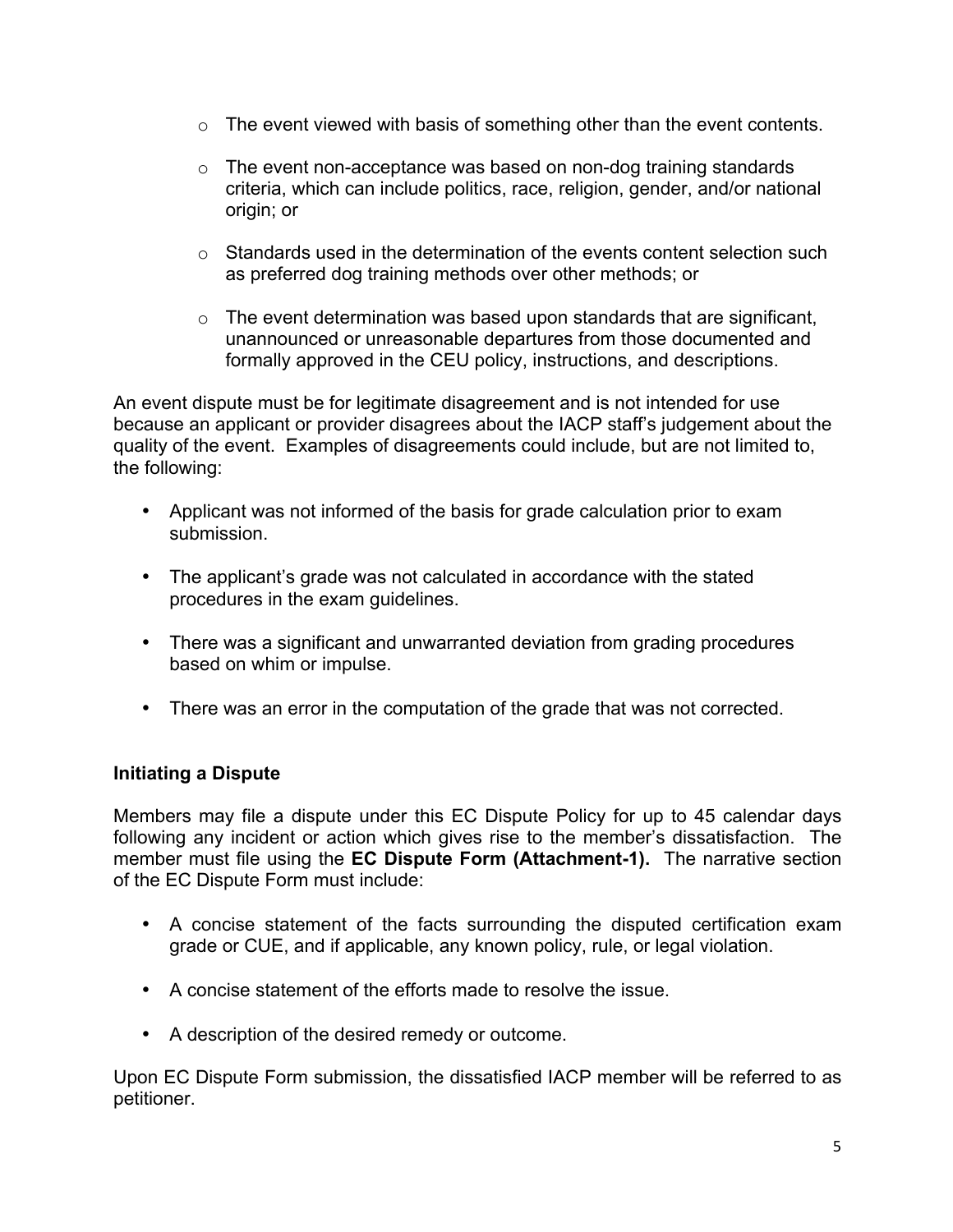## **Dispute Acknowledgement**

The petitioner shall receive a written acknowledgement that their EC Dispute Form has been received by IACP within five (5) calendar days from the date that IACP received the EC Dispute Form. The written acknowledgement will be a **Receipt of Education and Certification (EC) Dispute Form (Attachment-3).**

## **Dispute Fact Finding Inquiry**

The DOEC will select an IACP Fact Finder who will be assigned to the petitioner's dispute. The IACP Fact Finder will have 30 calendar days to complete an independent fact-finding inquiry from all parties involved in the dispute. Please refer to the

The IACP Fact Finder will have the discretion to request additional information or supporting documentation prior to the conclusion of the fact-finding. If more than 30 calendar days are needed for the fact-finding inquiry, the IACP Fact Finder will notify the DOEC. If warranted, the DOEC may grant an extension and notify the petitioner of the extension.

## **Dispute Final Determination**

Upon completion of the factfinding inquiry, the IACP Fact Finder will submit to the DOEC a detailed written report with supporting documentation. The DOEC must make a final determination based on a preponderance of evidence provided by the initial EC Dispute Form, supporting documentation, and fact-finding report. The DOEC will use the **Education and Certification Dispute Final Determination** letter **(Attachment-5)** to notify the petitioner within 14 calendar days of receipt of the fact-finding report.

### **Appealing a Dispute Final Determination**

If you feel the need to appeal part or all the final determination, you may initiate a formal grievance in accordance to the IACP Grievance Policy within 10 business days from receipt of the EC Dispute Final Determination letter.

 $k$ 

Julie Hart, ECC Director Oversight 7/24/20 (first last name) Date IACP Director (department or title)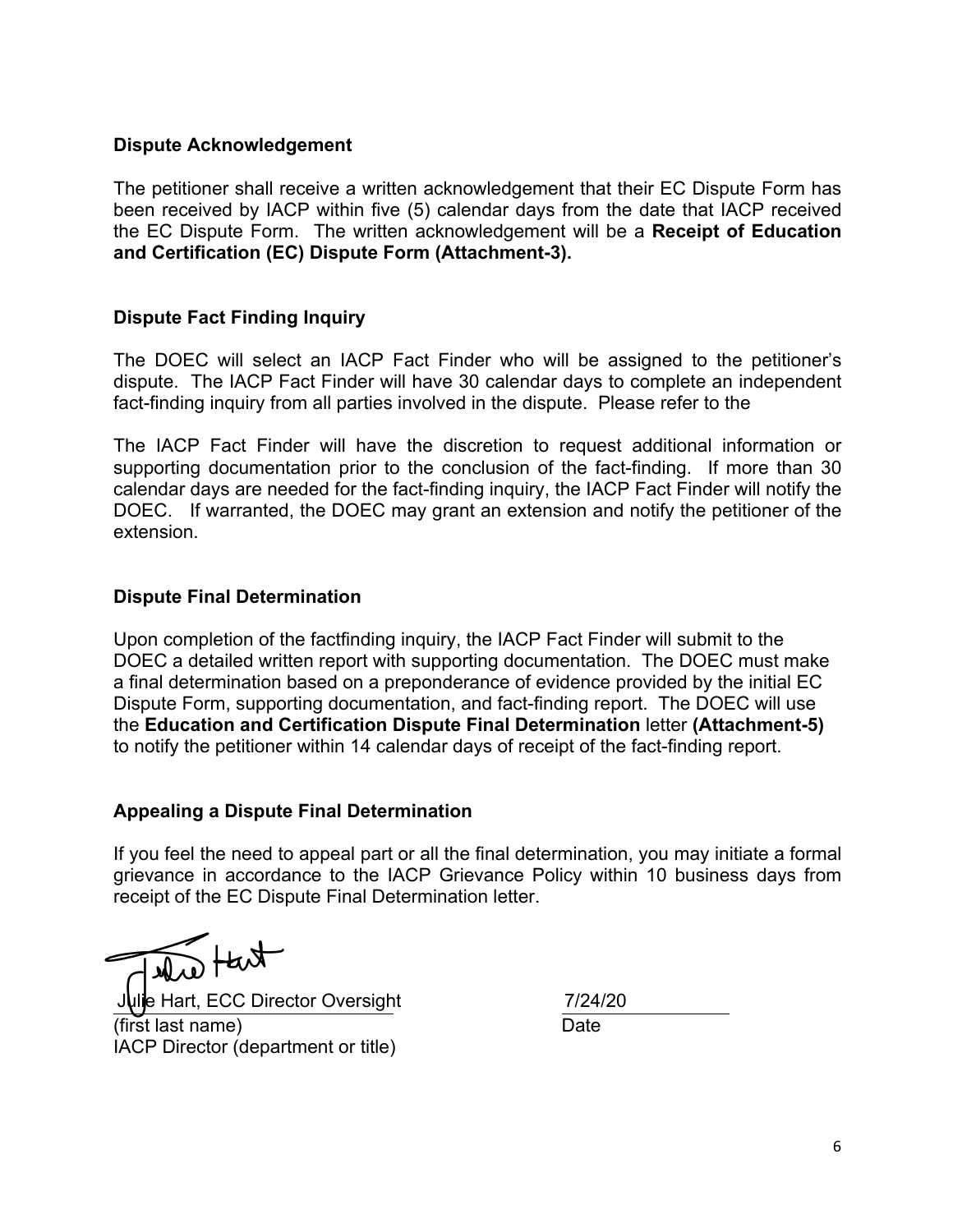

## **Education and Certification Dispute Form**

| Name           | <b>Member Number</b> |  |
|----------------|----------------------|--|
| Address        | Telephone:           |  |
| City/State/Zip | E-mail               |  |
| Today's Date:  | Occurrence date of   |  |
|                | disputed action:     |  |

Select only one type of dispute per EC Dispute Form:

[ ] Certification Exam Final Grade [ ] CEU Course Rejection

Provide a concise statement of the facts surrounding the disputed certification exam grade or CUE rejection, and if applicable, any known policy, rule, or legal violation. Include a concise statement of the efforts made to resolve the issue and a description of the desired remedy or outcome. Please include supporting documentation.

*(original 8/1/2020)* **Attachment-1a**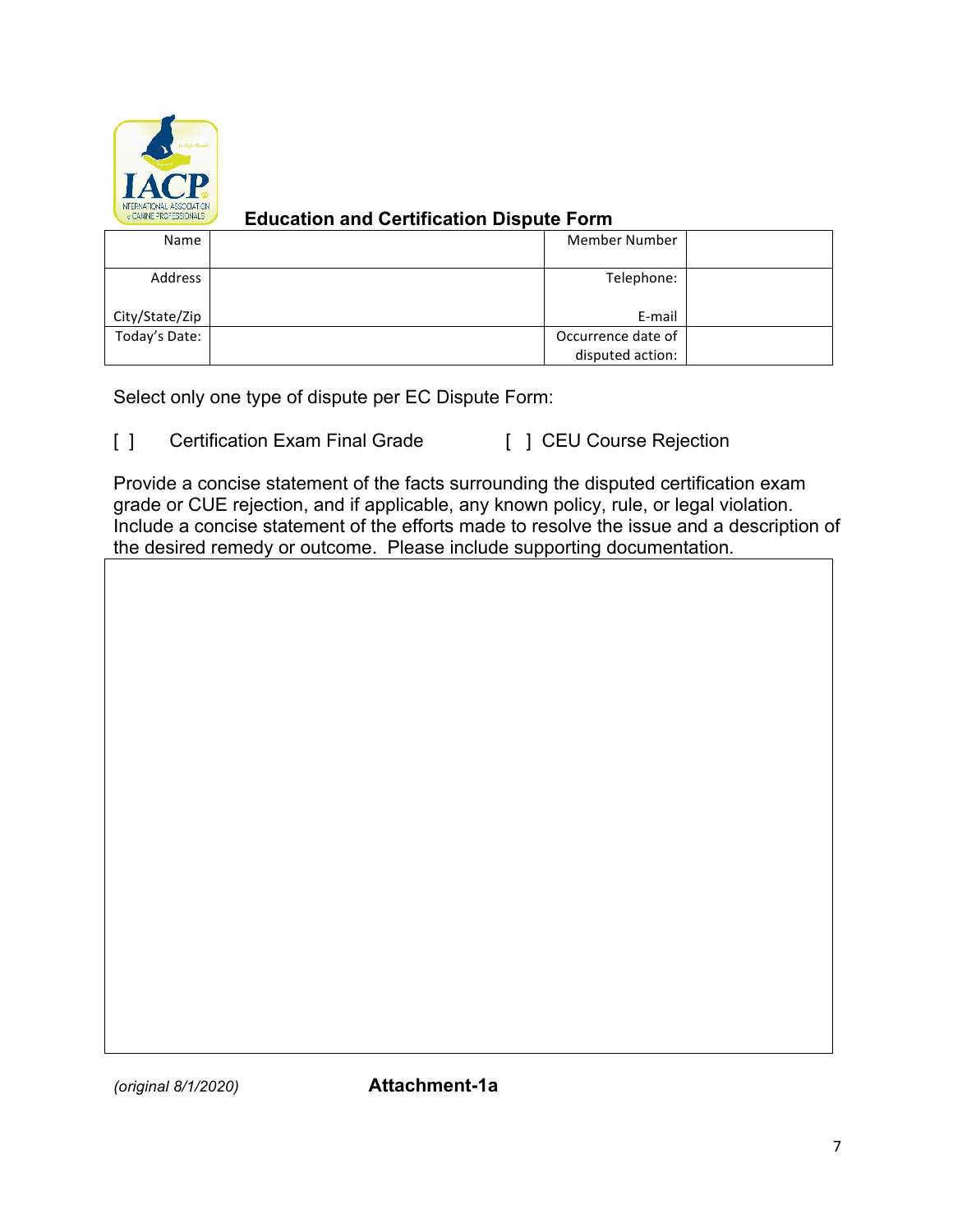**Use additional sheets for continuation if needed and affix to the end of this document.** 

# **FOR EDUCATION AND CERTIFICATION OFFICE USE ONLY**

|                                                                                     | Validated by | Date |
|-------------------------------------------------------------------------------------|--------------|------|
| <b>Education and Certification Dispute Form received at IACP office</b>             |              |      |
| <b>Name of Assigned Fact Finder</b>                                                 |              |      |
| Fact finding start and end dates                                                    |              |      |
| Fact finding package sent to fact finder                                            |              |      |
| <b>Receipt EC Dispute Form Letter sent to petitioner</b>                            |              |      |
| Fact Finder's report received at IACP office                                        |              |      |
| <b>Education and Certification Final Determination Letter sent to</b><br>petitioner |              |      |

*(original 8/1/2020)* **Attachment-1b**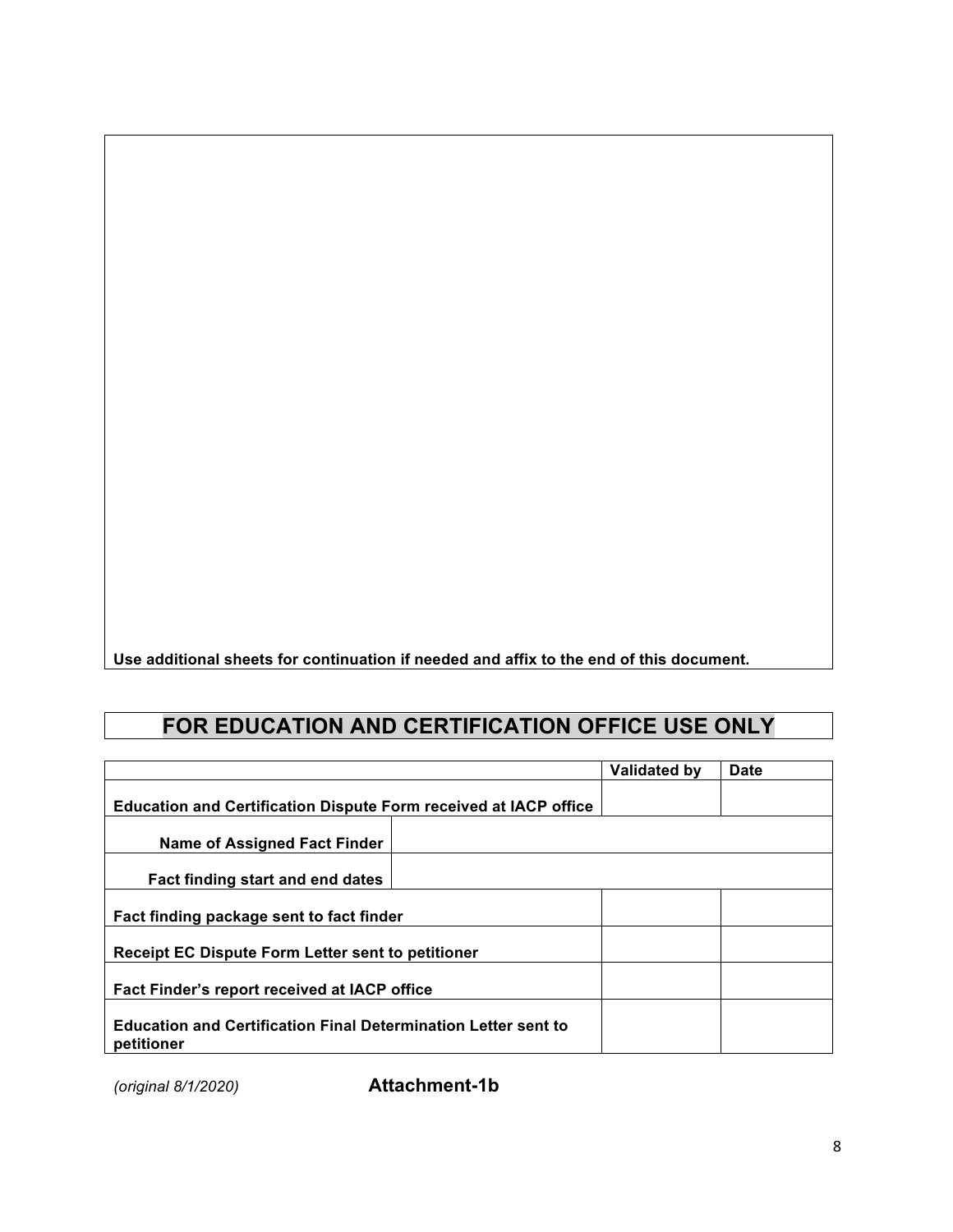

# *IACP Education and Certification Dispute Log*

January 1, \_\_\_\_\_\_\_\_ to December 31, \_\_\_\_\_\_\_\_

| Date<br>Received | Member Name<br>Member Number (if applicable) | <b>IACP Assigned</b><br>Fact Finder | Date of Finial<br>Resolution |
|------------------|----------------------------------------------|-------------------------------------|------------------------------|
|                  |                                              |                                     |                              |
|                  |                                              |                                     |                              |
|                  |                                              |                                     |                              |
|                  |                                              |                                     |                              |
|                  |                                              |                                     |                              |
|                  |                                              |                                     |                              |
|                  |                                              |                                     |                              |
|                  |                                              |                                     |                              |
|                  |                                              |                                     |                              |
|                  |                                              |                                     |                              |
|                  |                                              |                                     |                              |
|                  |                                              |                                     |                              |
|                  |                                              |                                     |                              |
|                  |                                              |                                     |                              |
|                  |                                              |                                     |                              |
|                  |                                              |                                     |                              |
|                  |                                              |                                     |                              |
|                  |                                              |                                     |                              |

*(original 8/1/2020)* **Attachment-2**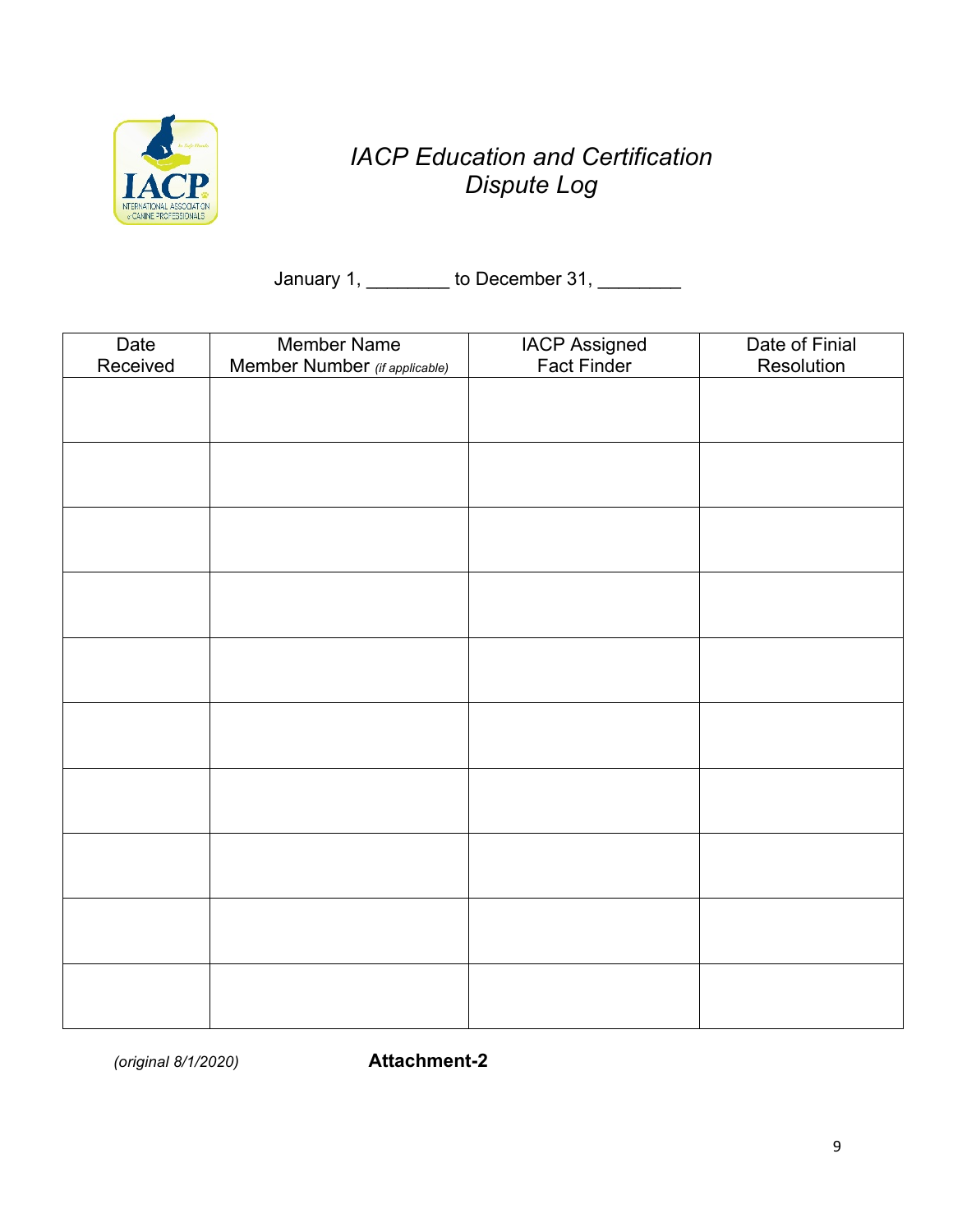

DATE: (*date*)

FROM: (*name*) IACP Education and Certification, Director - Oversight

TO: (*applicant name and IACP member number*)

SUBJECT: Receipt of Education and Certification (EC) Dispute Form

This is an acknowledgement of receipt of your EC Dispute Form to IACP Education and Certification dated (insert date) in which you are initiating a (CEU or Grade) dispute that allegedly occurred on (insert date of occurrence).

(*insert name*), has been assigned as the IACP Fact Finder for your dispute. The IACP Fact Finder will have 30 calendar days to complete a fact-finding inquiry. If you have not heard from the IACP Fact Finder within 14 calendar days of the date of this letter, notify the IACP main office.

If you have any questions, please direct them to certification@canineprofessionas.com

*(original 8/1/2020)* **Attachment-3**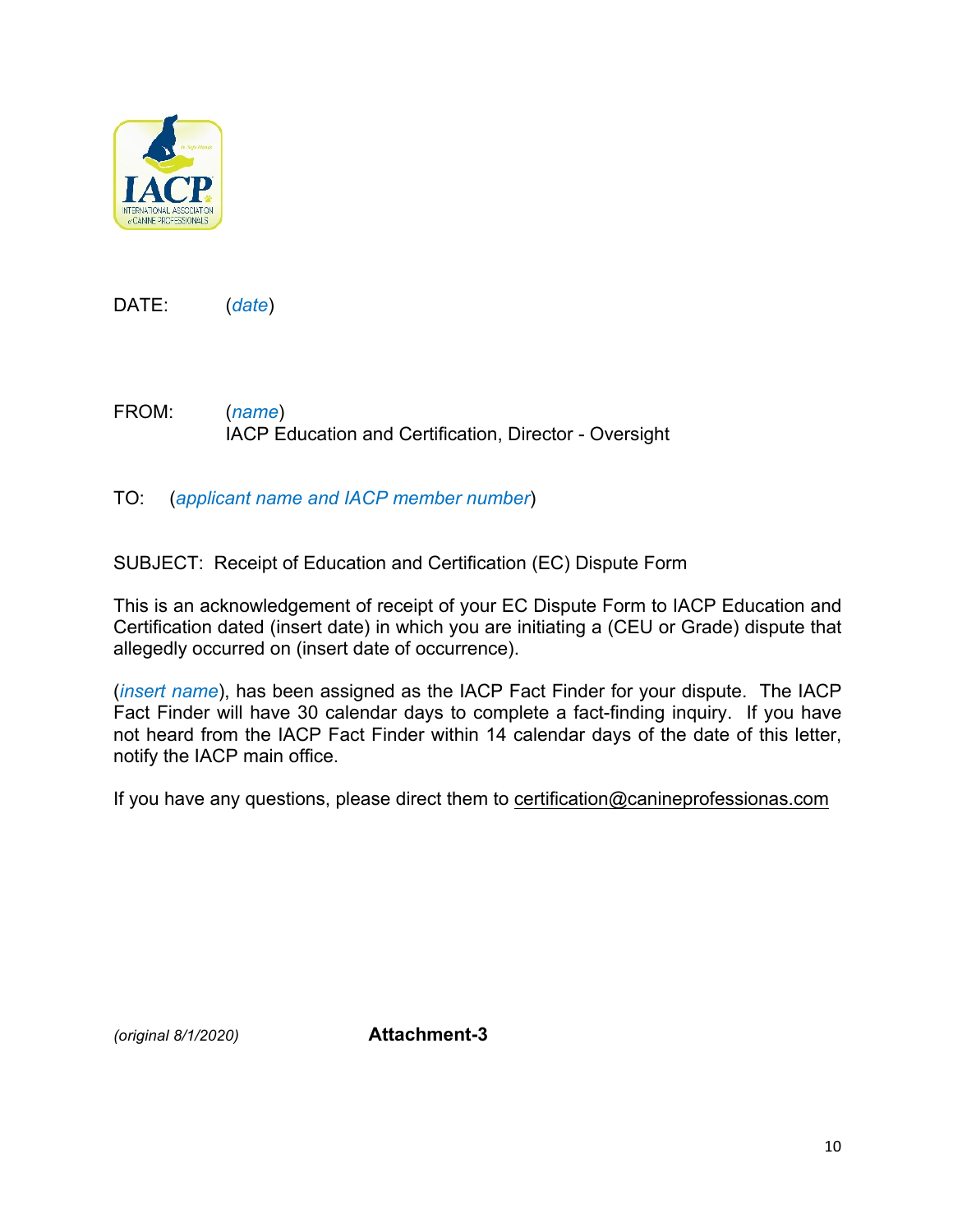# **Education and Certification Dispute Flow Chart**